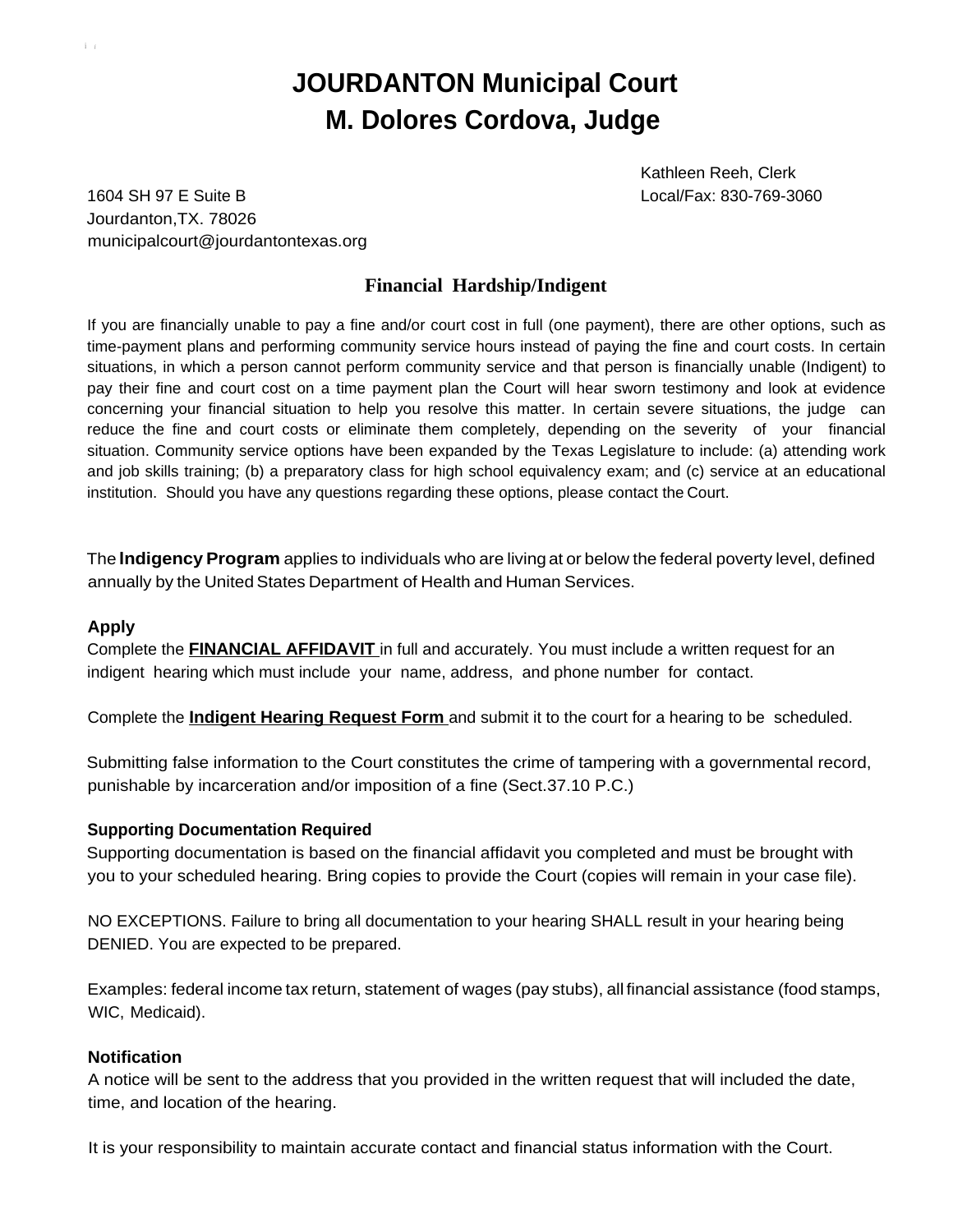#### 2020 POVERTY GUIDELINES FOR THE 48 CONTIGUOUS STATES

 $\sim$ 

| Persons in family/household<br><b>Persons in family/household</b>                                                                                | <b>Poverty guideline</b>                                                              |  |
|--------------------------------------------------------------------------------------------------------------------------------------------------|---------------------------------------------------------------------------------------|--|
| For families/households with more than 8 persons, add \$4,480 for each additional person.                                                        |                                                                                       |  |
| the contribution of the control of the control of the control of the control of the con-                                                         | \$12,760<br>the company of the company of the com-                                    |  |
| AND CONTRACTOR CONTRACTOR CONTRACTOR CONTRACTOR CONTRACTOR CONTRACTOR CONTRACTOR CONTRACTOR CONTRACTOR CONTRACTOR                                | \$17,240                                                                              |  |
| . .<br>the contract of the contract of the contract of the contract of the contract of the contract of the contract of                           | \$21,720                                                                              |  |
| the contract of the company of the contract of the contract of the contract of the contract of the                                               | \$26,200                                                                              |  |
|                                                                                                                                                  | \$30,680                                                                              |  |
| the most of the country of the country of the country of the                                                                                     | \$35,160<br>a secondo a ser any part of the service service dependent of the property |  |
|                                                                                                                                                  | \$39,640                                                                              |  |
| THE REPORTED AT REAL PROPERTY CONTINUES INTO A CONTINUES OF THE CONTINUES INTO A STATE OF A STRONG AND CONTINUES INTO A REPORT OF THE CONTINUES. |                                                                                       |  |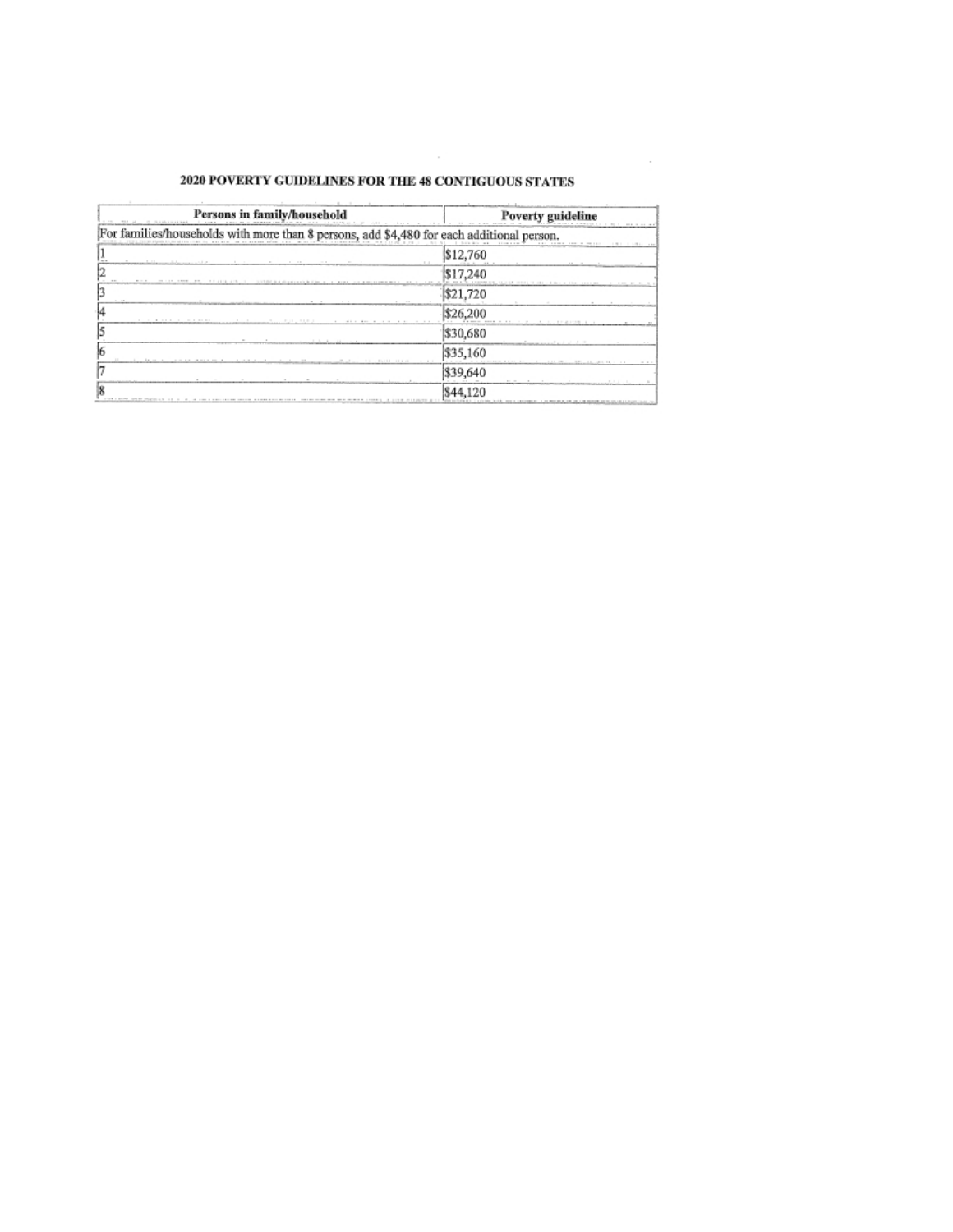#### : FINANCIALAFFIDAVIT-SWORNSTATE!\ ;T

| Your Name (First, Middle, Last)                                          |                |                |                                                |
|--------------------------------------------------------------------------|----------------|----------------|------------------------------------------------|
| SSN#                                                                     | Date of Birth: |                | Driver's License/ID#                           |
| <b>Current Mailing Address:</b>                                          |                |                |                                                |
| Home/Cell Telephone (CIRCLE WHICH ONE)                                   |                | Email Address: |                                                |
| Own Rent Rent free                                                       |                |                | Marital Status (check one) Married 0Single $D$ |
| If RENT, Landlord Name<br>Telephone#                                     |                |                | Divorceso Widowed $D$                          |
| Are you on probation or parole?<br>Monthly Probation/Restitution fees:\$ | <b>YES</b>     |                | <b>NO</b> Where:                               |
| Probation/Parole Officer Name:                                           |                |                | Telephone:                                     |

#### *INITIAL ALL THAT APPLY.*

THE Court has advised me that I am responsible for satisfying the judgment and sentence as ordered.

- I assert that I am unable to pay the fine and cost immediately and that the following information is documentation that I have insufficient resources or income to pay today.
- I request that the Court extend the payment to a later date and grant a time payment plan.
- I request that I be allowed to discharge the fine and cost by performing community service, because I have no resources to pay and I am unable to pay the fine and cost. I claim indigency and request a hearing.
- I have been determined to be indigent by the federal government and I am receiving or I am eligible to receive assistance under a federal program. Name of Program(s}\_

| <b>MAM UNEMPLOYED</b>    | How long unemployed:                      |                |                                                                                              |
|--------------------------|-------------------------------------------|----------------|----------------------------------------------------------------------------------------------|
| Ð                        | IAM A FULL TIME STUDENT AND SUPPORTED BY- |                |                                                                                              |
| PARENT                   | GRANTS<br>LEGAL GUARDIAN                  |                | <b>OTHER</b>                                                                                 |
| COMPLETED BELOW.         |                                           |                | IF YOU ARE A STUDENT, THE FINANCIAL INFORMATION FOR THAT PARENT, GUARDIAN, OR OTHER IS TO BE |
| <b>EMPLOYERS NAME</b>    |                                           |                | <b>WORK TELEPHONE</b>                                                                        |
| <b>EMPLOYERS ADDRESS</b> |                                           |                |                                                                                              |
| YOUR TITLE/POSITION      | FULLTIME/PARTTIME                         | <b>HR RATE</b> | PAY SCHEDULE (WKLY/MONTHLY)                                                                  |
|                          |                                           |                |                                                                                              |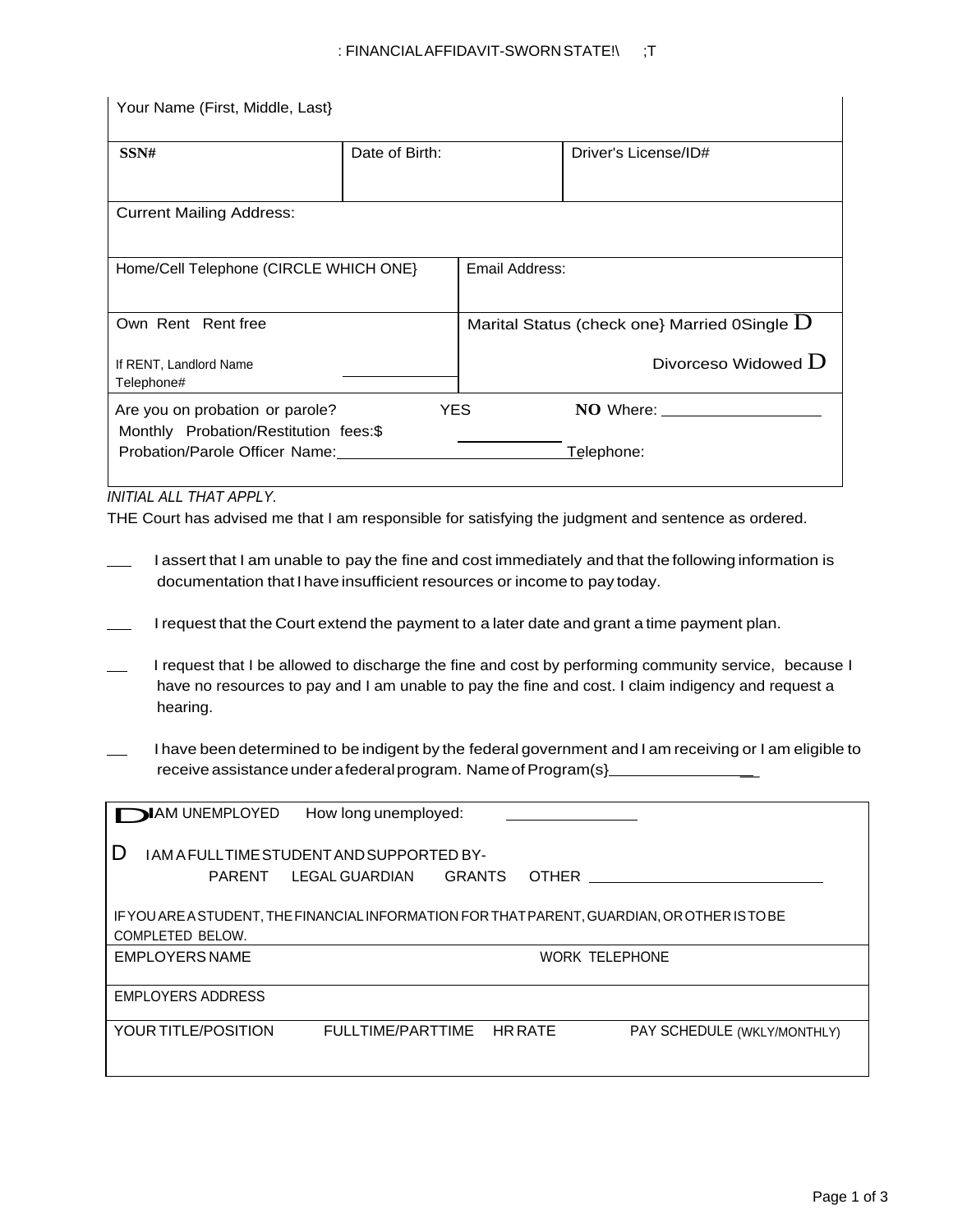| <b>SPOUSE NAME</b>                 |                      |                    |                                           |
|------------------------------------|----------------------|--------------------|-------------------------------------------|
| Spouse's Employer Name and Address |                      |                    |                                           |
| Spouse's Title or Position         | Full Time/ Part Time | <b>Hourly Rate</b> | Pay Schedule (weekly,<br>biwkly, monthly) |

My Dependents: The people who depend on me Financially are:

**NAME** 

AGE

**RELATIONSHIP TO ME** 

| <b>Financial Assets include:</b>                               |                        | <b>My Property:</b>                                        |                       |
|----------------------------------------------------------------|------------------------|------------------------------------------------------------|-----------------------|
|                                                                | <b>Account Balance</b> |                                                            | <b>Property Value</b> |
| Checking                                                       |                        | Household Furnishings $\underline{\hspace{1cm}}$ _ _ _ _ _ |                       |
| Savings                                                        |                        | Jewelry                                                    |                       |
| <b>Money Market</b>                                            |                        | Auto, truck, trailer, boat \$                              |                       |
| Investments                                                    | \$                     | Farming Equip/Animals\$                                    |                       |
| Other                                                          |                        | Machinery/Tools                                            |                       |
| <b>Total Financial</b>                                         |                        | Other                                                      |                       |
|                                                                |                        | <b>Total Property</b>                                      |                       |
| <b>Mronthly take-home wages:</b>                               |                        |                                                            |                       |
| The amount I receive each month in public benefits is:<br>\$.  |                        |                                                            |                       |
| The amount of income from other people in my household is: $$$ |                        |                                                            |                       |
| The amount I receive each month from other sources is:         |                        |                                                            |                       |

## TOTAL MONTHLY INCOME IS:  $\delta$  — — — — —

| <b>My Monthly Expenses Are:</b>                          |    |
|----------------------------------------------------------|----|
| Home Mortgage payment, rent or lot rent for trailer:     | ¢  |
| Credit cards:                                            |    |
| Utilities (electricity, water, gas, cell phone):         | ۵ι |
| Food and sundries (toiletries):                          |    |
| Clothing:                                                |    |
| Laundry and Cleaning:                                    | ۰Λ |
| Newspaper, periodicals, & books, including school books: |    |
| Medical, dental, and drug expenses:                      |    |
| Insurance (auto, life, medical, homeowners/renters:      |    |
| Transportation/gas, including auto payments:             |    |
| Taxes not deducted from wages or included in mortgage:   |    |
| Alimony or support payments:                             |    |
| Cable/Satellite/Internet:                                |    |
| Other Loans:                                             |    |
| <b>TOTAL MONTHLY EXPENSES</b>                            |    |